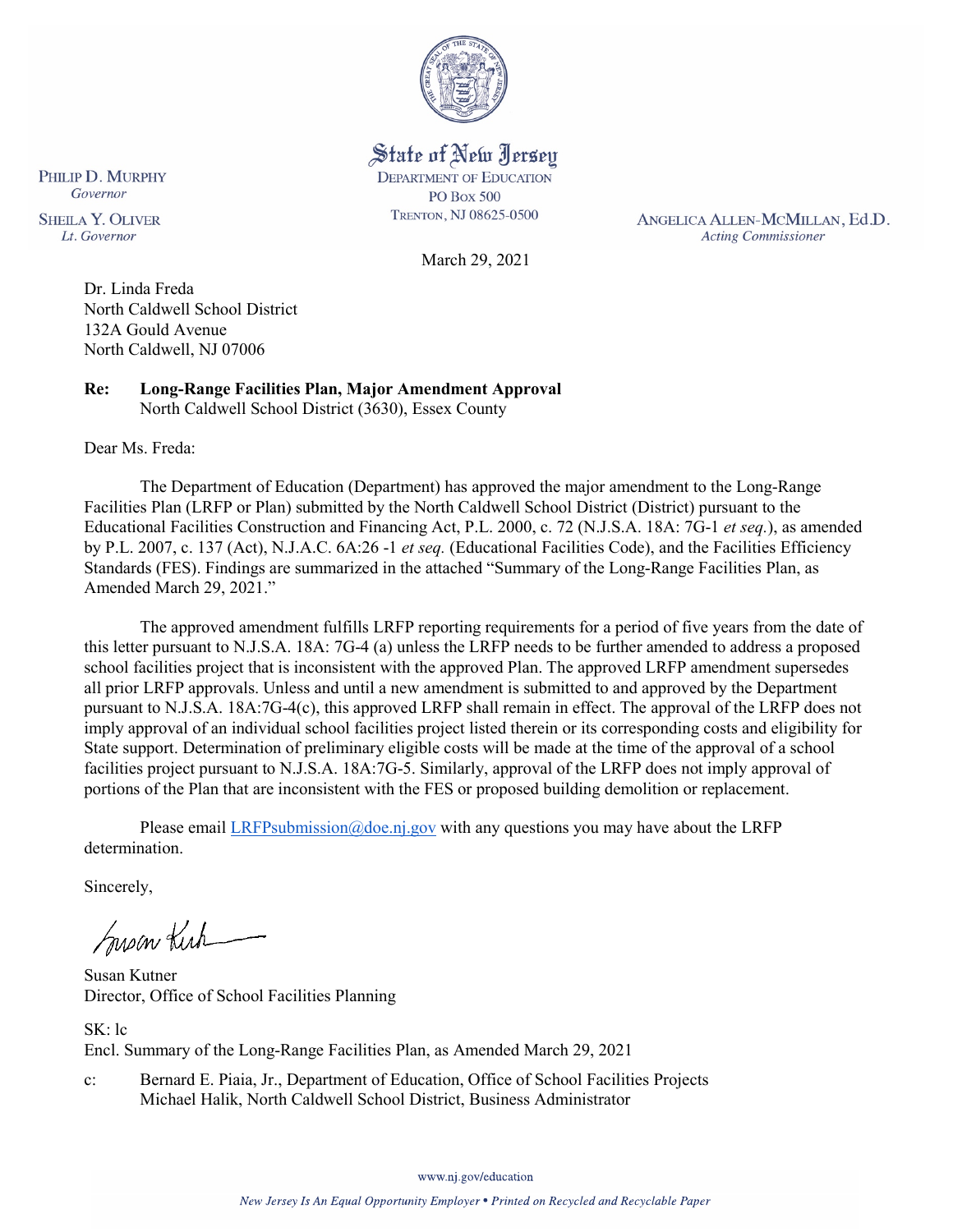# **North Caldwell School District (3630) Summary of the Long-Range Facilities Plan, as Amended March 29, 2021**

The Department of Education (Department) has completed its review of the major amendment to the Long-Range Facilities Plan (LRFP or Plan) submitted by the North Caldwell School District (District) pursuant to the Educational Facilities Construction and Financing Act, P.L. 2000, c. 72 (N.J.S.A. 18A: 7G-1 *et seq.*), as amended by P.L. 2007, c. 137 (Act), N.J.A.C. 6A:26-1 et seq. (Educational Facilities Code), and the Facilities Efficiency Standards (FES).

The following provides a summary of the District's approved amended LRFP. The summary is based on the standards set forth in the Act, the Educational Facilities Code, the FES, District-reported information in the Department's LRFP reporting system, and supporting documentation. The referenced reports in *italic* text are standard reports available on the Department's LRFP website.

### **1. Inventory Overview**

The District is classified as a Regular Operating District (ROD) for funding purposes. It provides services for students in grades PK-8.

The District identified existing and proposed schools, sites, buildings, rooms, and site amenities in its LRFP. Table 1 lists the number of existing and proposed district schools, sites, and buildings. Detailed information can be found in the *School Asset Inventory Report* and the *Site Asset Inventory Report.*

**As directed by the Department, school facilities projects that have received initial approval by the Department and have been approved by the voters, if applicable, are represented as "existing" in the LRFP.** Approved projects that include new construction and/or the reconfiguration/reassignment of existing program space are as follows: n/a.

| Category                                     | <b>Existing</b> | <b>Proposed</b> |
|----------------------------------------------|-----------------|-----------------|
| Number of Schools (assigned DOE school code) |                 |                 |
| Number of School Buildings <sup>1</sup>      |                 |                 |
| Number of Non-School Buildings <sup>2</sup>  |                 |                 |
| Number of Vacant Buildings                   |                 |                 |
| Number of Sites                              |                 |                 |

#### **Table 1: Number of Schools, School Buildings, and Sites**

Based on the existing facilities inventory submitted by the District:

- Schools using leased buildings (short or long-term):  $n/a$
- Schools using temporary classroom units (TCUs), excluding TCUs supporting construction: n/a
- Vacant/unassigned school buildings:  $n/a$

 $\overline{a}$ 

<span id="page-1-1"></span><span id="page-1-0"></span>*<sup>1</sup>* Includes district-owned buildings and long-term leases serving students in district-operated programs

<sup>&</sup>lt;sup>2</sup> Includes occupied district-owned buildings not associated with a school, such as administrative buildings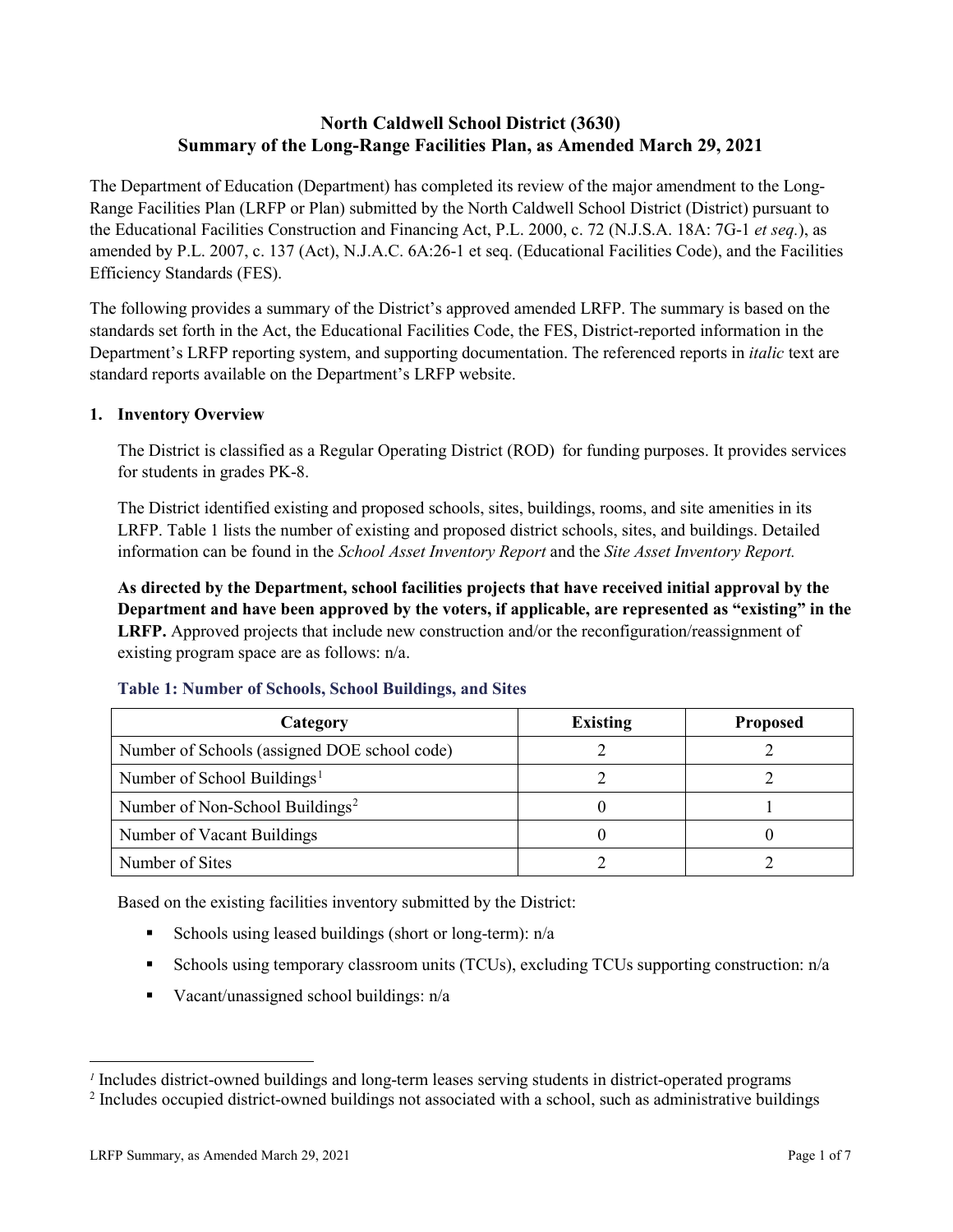Findings:

The Department has determined that the proposed inventory is adequate for approval of the District's LRFP amendment. However, the LRFP determination does not imply approval of an individual school facilities project listed within the LRFP; the District must submit individual project applications for project approval.

# **2. District Enrollments**

The District determined the number of students, or "proposed enrollments," to be accommodated for LRFP planning purposes on a district-wide basis and in each school.

The Department minimally requires the submission of a standard cohort-survival projection using historic enrollment data from the Application for School State Aid (ASSA) or NJ Smart. The cohort-survival method projection method forecasts future students based upon the survival of the existing student population as it moves from grade to grade. A survival ratio of less than 1.00 indicates a loss of students, while a survival ratio of more than 1.00 indicates the class size is increasing. For example, if a survival ratio tracking first to second grade is computed to be 1.05, the grade size is increasing by 5% from one year to the next. The cohort-survival projection methodology works well for communities with stable demographic conditions. Atypical events impacting housing or enrollments, such as an economic downturn that halts new housing construction or the opening of a charter or private school, typically makes a cohort-survival projection less reliable.

### **Proposed enrollments are based on a standard cohort-survival enrollment projection.**

Adequate supporting documentation was submitted to the Department to justify the proposed enrollments. Table 2 provides a comparison of existing and projected enrollments. All totals include special education students.

|                              | <b>Existing Enrollments</b> | <b>District Proposed Enrollments</b> |
|------------------------------|-----------------------------|--------------------------------------|
| <b>Grades</b>                | 2019-2020                   | 2024-2025                            |
| PK (excl. private providers) | 43                          | 65                                   |
| Grades K to 5                | 544                         | 522                                  |
| Grades 6 to 8                | 102                         | 100                                  |
| Grades 9 to 12               |                             |                                      |
| <b>Totals PK to 12</b>       | 689                         | 687                                  |

# **Table 2: Enrollments**

Findings:

The Department has determined the District's proposed enrollments to be acceptable for approval of the District's LRFP amendment. The Department will require a current enrollment projection at the time an application for a school facilities project is submitted incorporating the District's most recent enrollments in order to verify that the LRFP's planned capacity is appropriate for the updated enrollments.

# **3. District Practices Capacity**

Based on information provided in the room inventories, District Practices Capacity was calculated for each school building to determine whether adequate capacity is proposed for the projected enrollments based on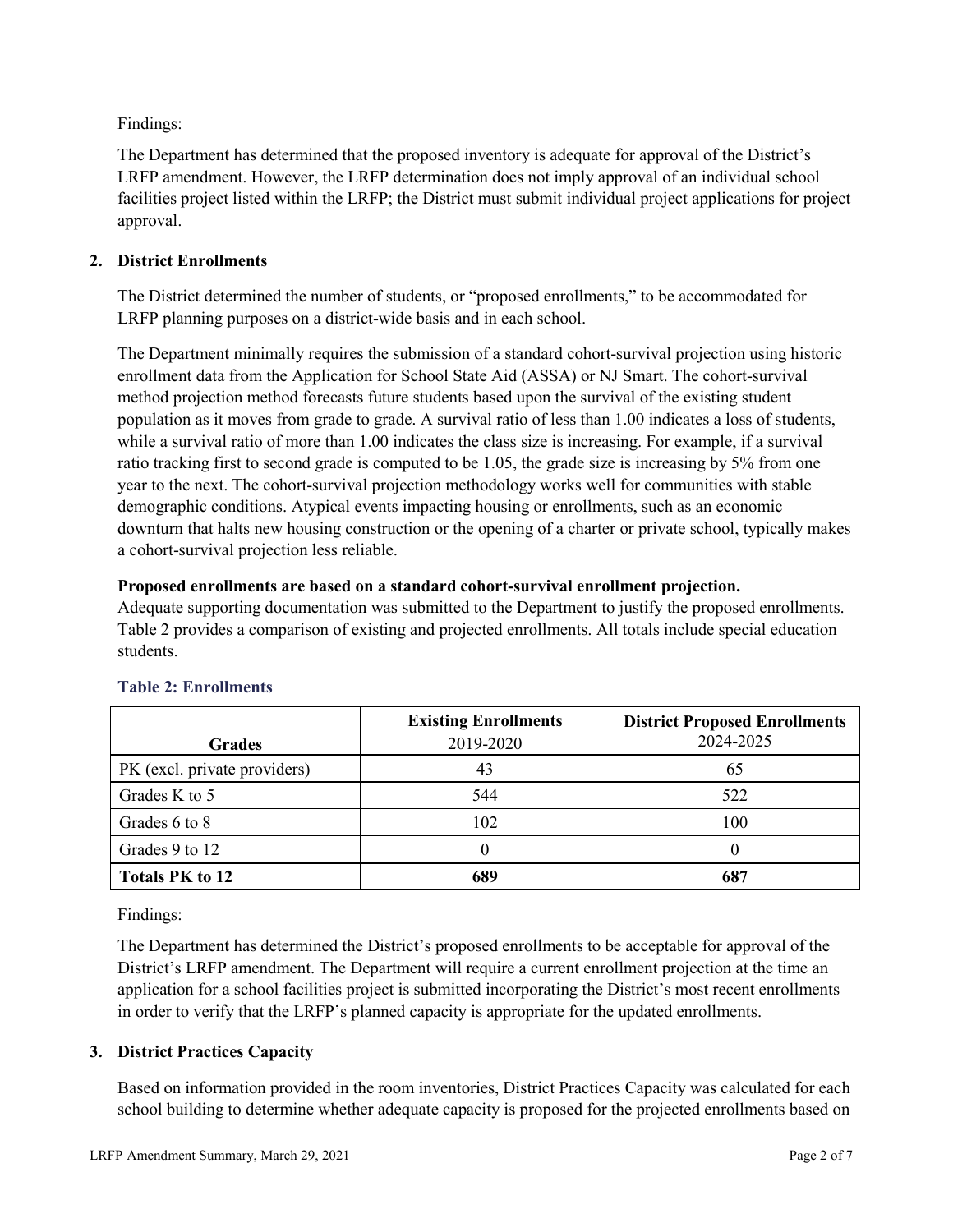district scheduling and class size practices. The capacity totals assume instructional buildings can be fully utilized regardless of school sending areas, transportation, and other operational issues. The calculations only consider district-owned buildings and long-term leases; short term leases and temporary buildings are excluded. **A capacity utilization factor of 90% for classrooms serving grades K-8 and 85% for classrooms serving grades 9-12 is applied in accordance with the FES.** No capacity utilization factor is applied to preschool classrooms.

In certain cases, districts may achieve adequate District Practices Capacity to accommodate enrollments but provide inadequate square feet per student in accordance with the FES, resulting in educational adequacy issues and "Unhoused Students." Unhoused students are considered in the "Functional Capacity" calculations used to determine potential State support for school facilities projects and are analyzed in Section 4.

Table 3 provides a summary of proposed enrollments and existing and proposed District-wide capacities. Detailed information can be found in the LRFP website reports titled *FES and District Practices Capacity Report, Existing Rooms Inventory Report, and Proposed Rooms Inventory Report.*

| <b>Grades</b>              | <b>Proposed</b><br><b>Enrollments</b> | <b>Existing</b><br><b>District</b><br><b>Practices</b><br>Capacity | <b>Existing</b><br>Deviation* | <b>Proposed</b><br><b>District</b><br><b>Practices</b><br>Capacity | <b>Proposed</b><br>Deviation* |
|----------------------------|---------------------------------------|--------------------------------------------------------------------|-------------------------------|--------------------------------------------------------------------|-------------------------------|
| Elementary ( $PK$ to 5)    | 587                                   | 463.04                                                             | $-123.96$                     | 600.03                                                             | 13.03                         |
| Middle $(6 \text{ to } 8)$ | 100                                   | 72.26                                                              | $-27.74$                      | 103.87                                                             | 3.87                          |
| High $(9 \text{ to } 12)$  | $\theta$                              | 0.00                                                               | 0.00                          | 0.00                                                               | 0.00                          |
| <b>District Totals</b>     | 687                                   | 535.30                                                             | $-151.70$                     | 703.90                                                             | 16.90                         |

# **Table 3: District Practices Capacity Analysis**

*\* Positive numbers signify surplus capacity; negative numbers signify inadequate capacity. Negative values for District Practices capacity are acceptable for approval if proposed enrollments do not exceed 100% capacity utilization.*

Considerations:

- Based on the proposed enrollments and existing room inventories, the District is projected to have inadequate capacity for the following grade groups, assuming all school buildings can be fully utilized: PK-5, 6-8.
- Adequate justification has been provided by the District if the proposed capacity for a school significantly deviates from the proposed enrollments. Generally, surplus capacity is acceptable for LRFP approval if additional capacity is not proposed through new construction.

# Findings:

The Department has determined that proposed District capacity, in accordance with the proposed enrollments, is adequate for approval of the District's LRFP amendment. The Department will require a current enrollment projection at the time an application for a school facilities project is submitted, incorporating the District's most recent Fall Enrollment Report, in order to verify that the LRFP's planned capacity meets the District's updated enrollments.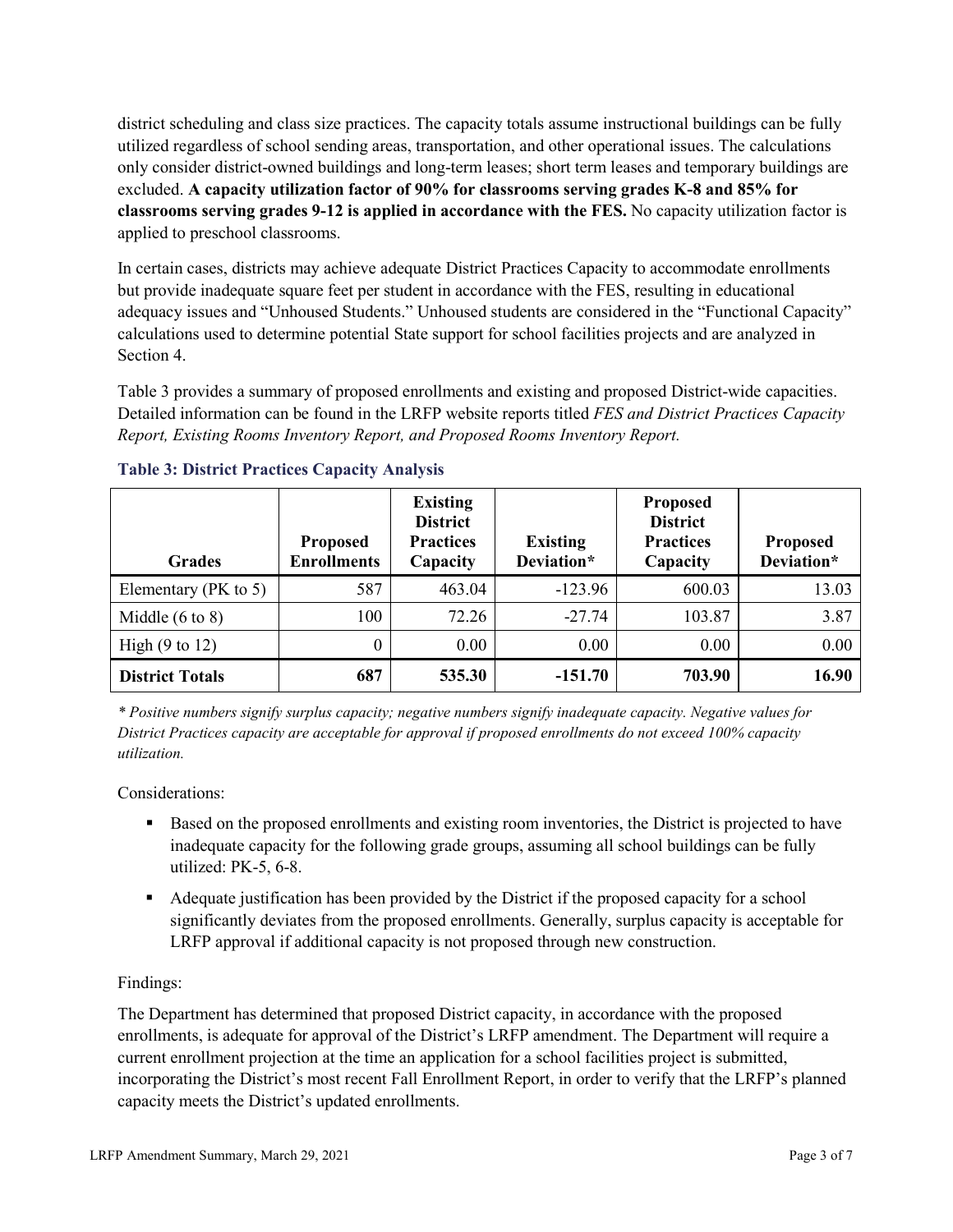## **4. New Construction Funding Eligibility**

*Functional Capacity* was calculated and compared to the proposed enrollments to provide a **preliminary estimate** of Unhoused Students and new construction funding eligibility. **A final determination will be made at the time of project application approval.**

*Functional Capacity* is the adjusted gross square footage of a school building *(total gross square feet minus excluded space)* divided by the minimum area allowance per full-time equivalent student for the grade level contained therein. *Unhoused Students* is the number of students projected to be enrolled in the District that exceeds the Functional Capacity of the District's schools pursuant to N.J.A.C. 6A:26-2.2(c). *Excluded Square Feet* includes (1) square footage exceeding the FES for any pre-kindergarten, kindergarten, general education, or self-contained special education classroom; (2) grossing factor square footage *(corridors, stairs, mechanical rooms, etc.)* that exceeds the FES allowance, and (3) square feet proposed to be demolished or discontinued from use. Excluded square feet may be revised during the review process for individual school facilities projects.

Table 4 provides a preliminary assessment of the Functional Capacity, Unhoused Students, and Estimated Maximum Approved Area for Unhoused Students for each FES grade group. The calculations exclude temporary facilities and short-term leased buildings. School buildings proposed for whole or partial demolition or reassignment to a non-school use are excluded from the calculations pending project application review. If a building is proposed to be reassigned to a different school, the square footage is applied to the proposed grades after reassignment. Buildings that are not assigned to a school are excluded from the calculations. In addition, only preschool students eligible for state funding (former ECPA students) are included. Detailed information concerning the calculations can be found in the *Functional Capacity and Unhoused Students Report* and the *Excluded Square Footage Report.*

| Category                                     | PK/K to 5 | 6 to 8 | 9 to 12  | <b>Total</b> |
|----------------------------------------------|-----------|--------|----------|--------------|
| Eligible PK /K-12 Proposed Enrollments       | 587       | 100    | 0        |              |
| FES Area Allowance (SF/student)              | 125.00    | 134.00 | 151.00   |              |
| <b>Prior to Completion of Proposed Work:</b> |           |        |          |              |
| <b>Existing Gross Square Feet</b>            | 80,440    | 14,108 | $\theta$ | 94,548       |
| <b>Adjusted Gross Square Feet</b>            | 78,603    | 13,839 | $\theta$ | 92442        |
| <b>Adjusted Functional Capacity</b>          | 623.98    | 107.80 | 0.00     |              |
| <b>Unhoused Students</b>                     | 0.00      | 0.00   | 0.00     |              |
| Est. Max. Area for Unhoused Students         | 0.00      | 0.00   | 0.00     |              |
| <b>After Completion of Proposed Work:</b>    |           |        |          |              |
| Gross Square Feet                            | 107,050   | 21,080 | $\theta$ | 128,130      |
| New Gross Square Feet                        | 26,635    | 6,915  | $\theta$ | 33,550       |
| <b>Adjusted Gross Square Feet</b>            | 105,238   | 20,755 | $\Omega$ | 125,992      |
| <b>Functional Capacity</b>                   | 834.64    | 161.66 | 0.00     |              |
| <b>Unhoused Students after Construction</b>  | 0.00      | 0.00   | 0.00     |              |
| Est. Max. Area Remaining                     | 0.00      | 0.00   | 0.00     |              |

#### **Table 4: Estimated Maximum Approved Area for Unhoused Students**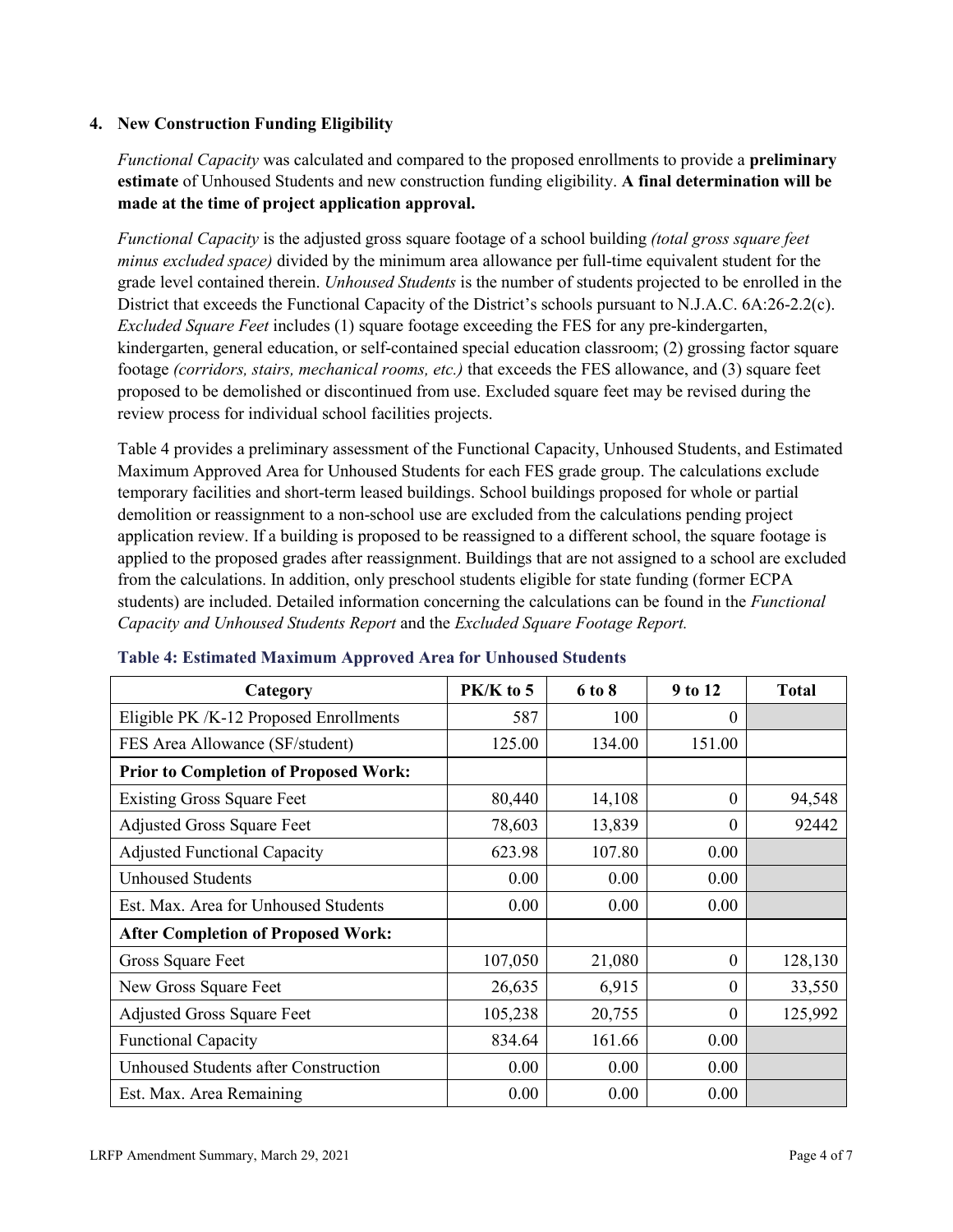Facilities used for non-instructional or non-educational purposes are ineligible for State support under the Act. However, projects for such facilities shall be reviewed by the Department to determine whether they are consistent with the District's LRFP and whether the facility, if it is to house students (full or part time) conforms to educational adequacy requirements. These projects shall conform to all applicable statutes and regulations.

Estimated costs represented in the LRFP by the District are for capital planning purposes only. The estimates are not intended to represent preliminary eligible costs or final eligible costs of approved school facilities projects.

Considerations:

- The District does not have approved projects pending completion, as noted in Section 1, that impact the Functional Capacity calculations.
- **The Functional Capacity calculations** *exclude* square feet proposed for demolition or discontinuation for the following FES grade groups and school buildings pending a feasibility study and project review: n/a .
- Based on the preliminary assessment, the District has Unhoused Students prior to the completion of proposed work for the following FES grade groups: n/a.
- New construction is proposed for the following FES grade groups: PK-5, 6-8.
- Proposed new construction exceeds the estimated maximum area allowance for Unhoused Students prior to the completion of the proposed work for the following grade groups: PK-5, 6-8.
- The District, based on the preliminary LRFP assessment, will not have Unhoused Students after completion of the proposed LRFP work. If the District is projected to have Unhoused Students, adequate justification has been provided to confirm educational adequacy in accordance with Section 6 of this determination.

# Findings:

Functional Capacity and Unhoused Students calculated in the LRFP are preliminary estimates. Preliminary Eligible Costs (PEC) and Final Eligible Costs (FEC) will be included in the review process for specific school facilities projects. A feasibility study undertaken by the District is required if building demolition or replacement is proposed per N.J.A.C. 6A:26-2.3(b)(10).

# **5. Proposed Work**

The District assessed program space, capacity, and physical plant deficiencies to determine corrective actions. Capital maintenance, or *"system actions,"* address physical plant deficiencies due to operational, building code, and /or life cycle issues. Inventory changes, or *"inventory actions,*" add, alter, or eliminate sites, site amenities, buildings, and/or rooms.

The Act (N.J.S.A. 18A:7G-7b) provides that all school facilities shall be deemed suitable for rehabilitation unless a pre-construction evaluation undertaken by the District demonstrates to the satisfaction of the Commissioner that the structure might pose a risk to the safety of the occupants even after rehabilitation or that rehabilitation is not cost-effective. Pursuant to N.J.A.C. 6A:26-2.3(b)(10), the Commissioner may identify school facilities for which new construction is proposed in lieu of rehabilitation for which it appears from the information presented that new construction is justified, provided, however, that for such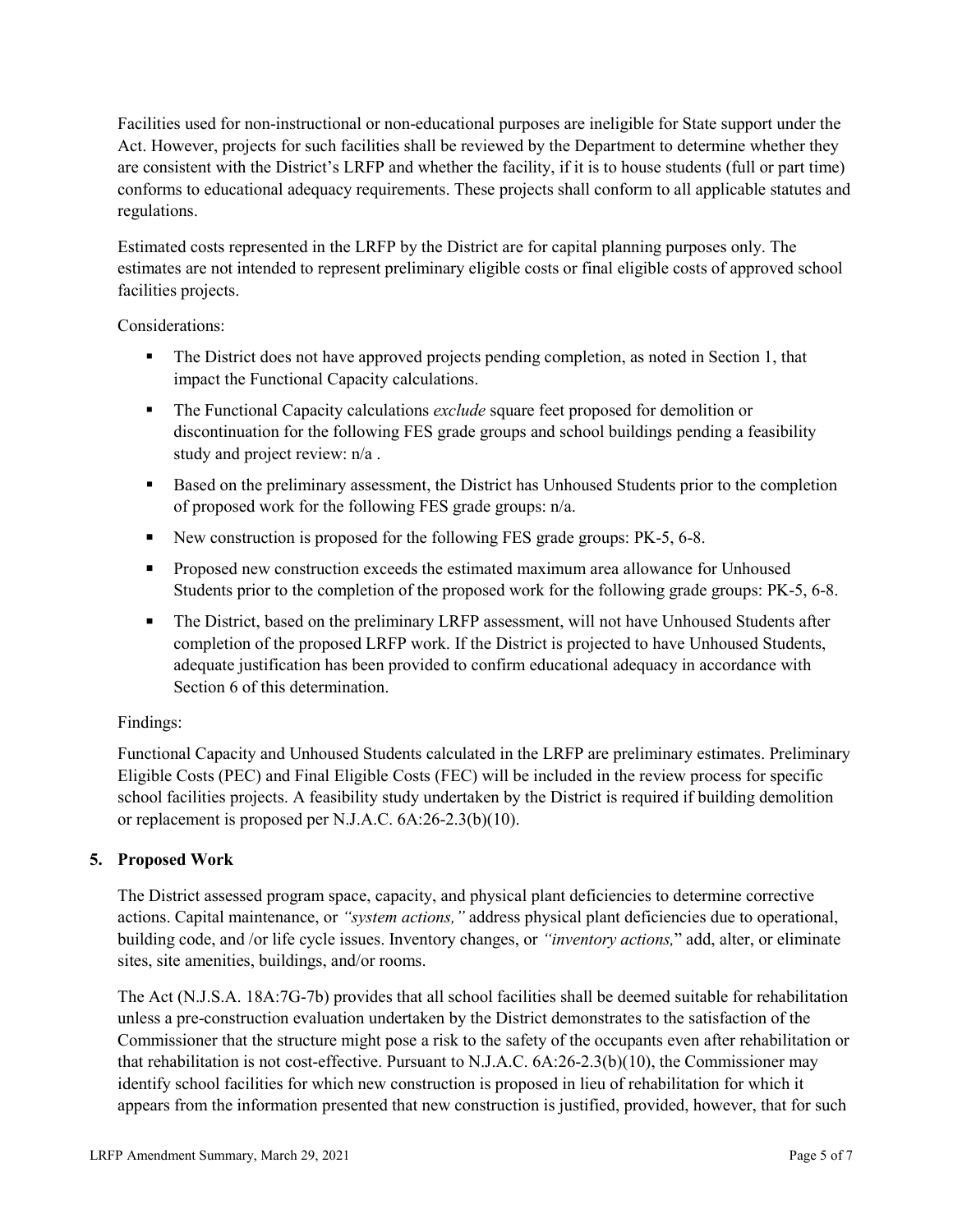school facilities so identified, the District must submit a feasibility study as part of the application for the specific school facilities project. The cost of each proposed building replacement is compared to the cost of additions or rehabilitation required to eliminate health and safety deficiencies and to achieve the District's programmatic model.

Table 5 lists the scope of work proposed for each school based on the building(s) serving their student population. Proposed inventory changes are described in the LRFP website reports titled *"School Asset Inventory Report and "Proposed Room Inventory Report."* Information concerning proposed systems work, or capital maintenance can be found in the "LRFP Systems Action Summary Report."

With the completion of the proposed work, the following schools are proposed to be eliminated: n/a; the following schools are proposed to be added: n/a.

| <b>Proposed Scope of Work</b>                                                                  | <b>Applicable Schools</b>             |
|------------------------------------------------------------------------------------------------|---------------------------------------|
| <b>Renovation only</b> (no new construction)                                                   |                                       |
| System actions only (no inventory actions)                                                     | n/a                                   |
| Existing inventory actions only (no systems actions)                                           | n/a                                   |
| Systems and inventory changes                                                                  | n/a                                   |
| New construction                                                                               |                                       |
| Building addition only (no systems actions)                                                    | n/a                                   |
| Renovation and building addition (system, existing<br>inventory, and new construction actions) | Gould/Mountain (050), Grandview (060) |
| New building on existing site                                                                  | n/a                                   |
| New building on new or expanded site                                                           | n/a                                   |
| Site and building disposal (in addition to above scopes)                                       |                                       |
| Partial building demolition                                                                    | n/a                                   |
| Whole building demolition                                                                      | n/a                                   |
| Site and building disposal or discontinuation of use                                           | n/a                                   |

#### **Table 5: School Building Scope of Work**

Findings:

The Department has determined that the proposed work is adequate for approval of the District's LRFP amendment. However, Department approval of proposed work in the LRFP does not imply the District may proceed with a school facilities project. The District must submit individual project applications with cost estimates for Department project approval. Both school facilities project approval and other capital project review require consistency with the District's approved LRFP.

# **6. Proposed Room Inventories and the Facilities Efficiency Standards**

The District's proposed school buildings were evaluated to assess general educational adequacy in terms of compliance with the FES area allowance pursuant to N.J.A.C. 6A:26-2.2 and 2.3.

District schools proposed to provide less square feet per student than the FES after the completion of proposed work as indicated in Table 5 are as follows: n/a